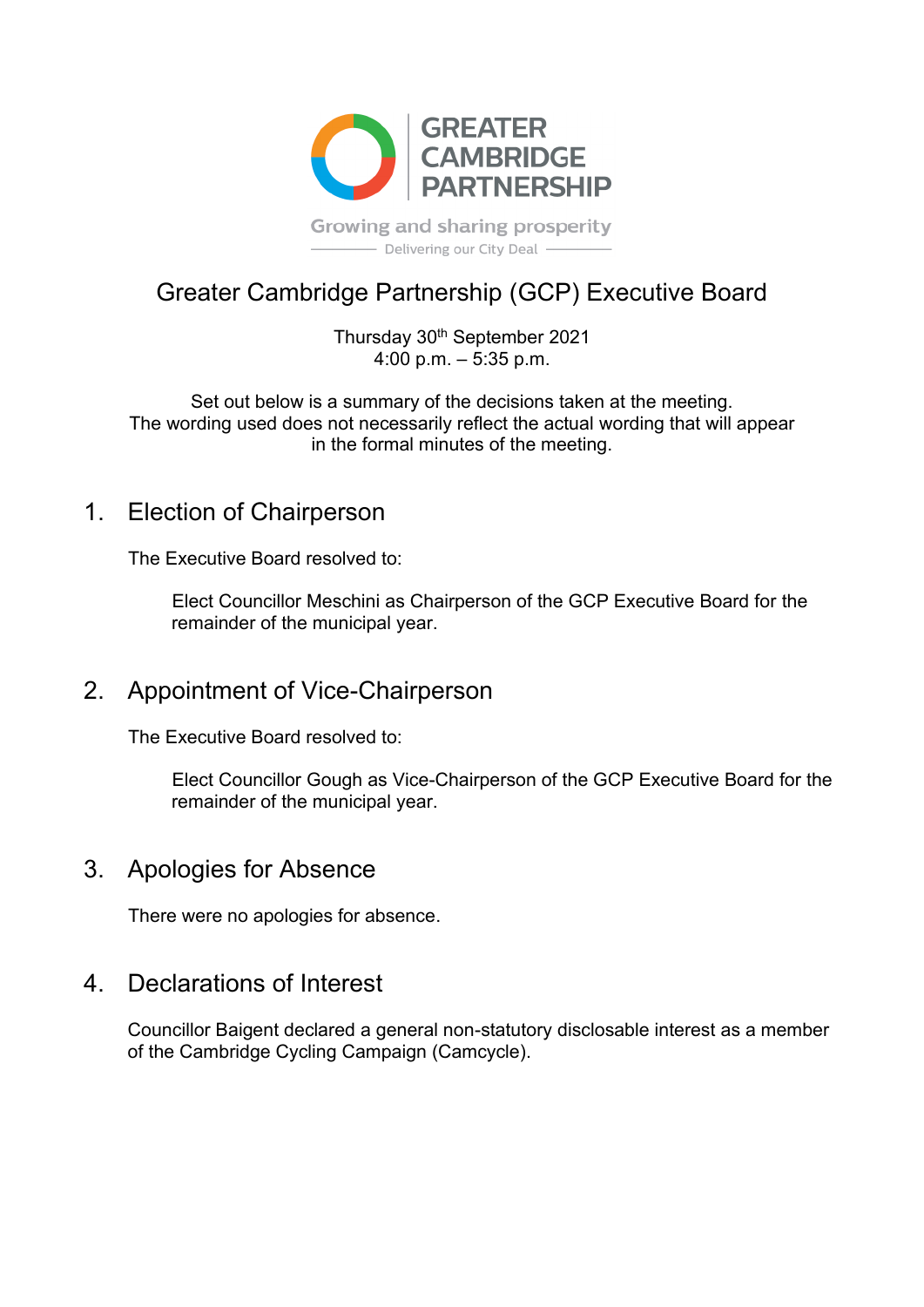### 5. Minutes

The minutes of the previous Executive Board meeting, held on 1<sup>st</sup> July 2021, were agreed as a correct record, subject to a correction to the spelling of 'Austen Adams' in recommendation (b) of Agenda Item 6 (Executive Board Membership), and signed by the Chairperson.

# 6. Executive Board Membership

The Executive Board resolved to:

Endorse the appointment of Claire Ruskin to the Joint Assembly.

# 7. Public Questions

Nine public questions had been accepted by the Chairperson, who had agreed that the questions would be received at the start of the relevant agenda item.

# 8. Feedback from the Joint Assembly

The Executive Board received a report from the Chairperson of the GCP Joint Assembly, Councillor Tim Bick, which summarised the discussions from the Joint Assembly meeting held on 9<sup>th</sup> September 2021.

# 9. Quarterly Progress Report

The Executive Board resolved to:

- (a) Note progress across the GCP programme; and
- (b) Approve funding of £200k to support the first stages of a network of traffic sensors in Greater Cambridge which will support the 2025 Gateway Review.

### 10. Public Transport Improvements and City Access Strategy

The Executive Board resolved to:

(a) Agree to the development of a final package of options for improving bus services, funding an expansion of the cycling-plus network and managing road space in Cambridge as outlined in the report;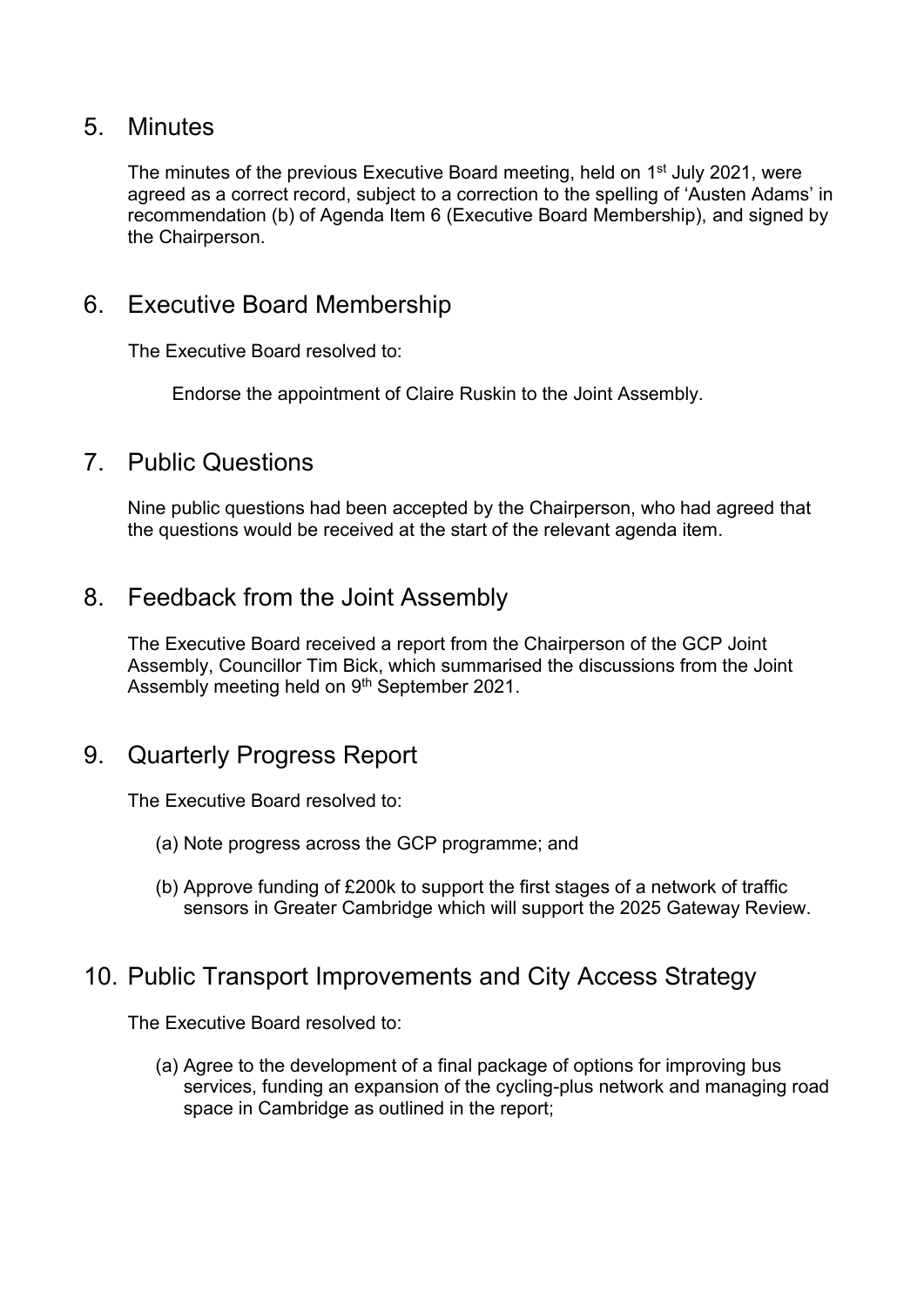- (b) Agree to the road map outlined in the report, commencing with a public consultation in the Autumn on a package which includes public transport improvements, proposals which prioritise road space for sustainable and active transport, and measures that provide an ongoing funding source for the enhanced public transport network and more of the cycling-plus network across Greater Cambridge; and
- (c) Agree to work with the CPCA and local bus operators, to reduce emissions on the local public transport network by allocating £2.25m to support the ZEBRA bid to Government for zero emissions vehicles across Greater Cambridge.

# 11. Active Travel: Experimental Traffic Regulation Orders

The Executive Board resolved to:

Support the following recommendations to the County Council's Highways and Transport Committee:

### Carlyle Road

- a) Make/advertise a traffic order to make permanent the experimental road closure point;
- b) Support joint work with the GCP to explore the need for further experimental measures to reduce motorised through traffic movements in neighbouring streets in the area and to improve safety at the zebra crossing on Chesterton Road with funding made available by the GCP for implementation;

### Luard Road

- c) Make/advertise a traffic order to make permanent the experimental road closure point;
- d) Authorise the funding of improvements to the traffic signals at the Long Road/Hills Road and Addenbrooke's roundabout junctions to mitigate the effects on Long Road;
- e) Support longer term monitoring of the situation in Long Road by the GCP;

### Newtown Area

- f) Make/advertise a traffic order to make permanent all the experimental measures introduced in both phases of the Newtown area scheme;
- g) Support joint work with the GCP to review the location of the closure point in Panton Street in association with the highway improvements planned by the County Council in Saxon Street;